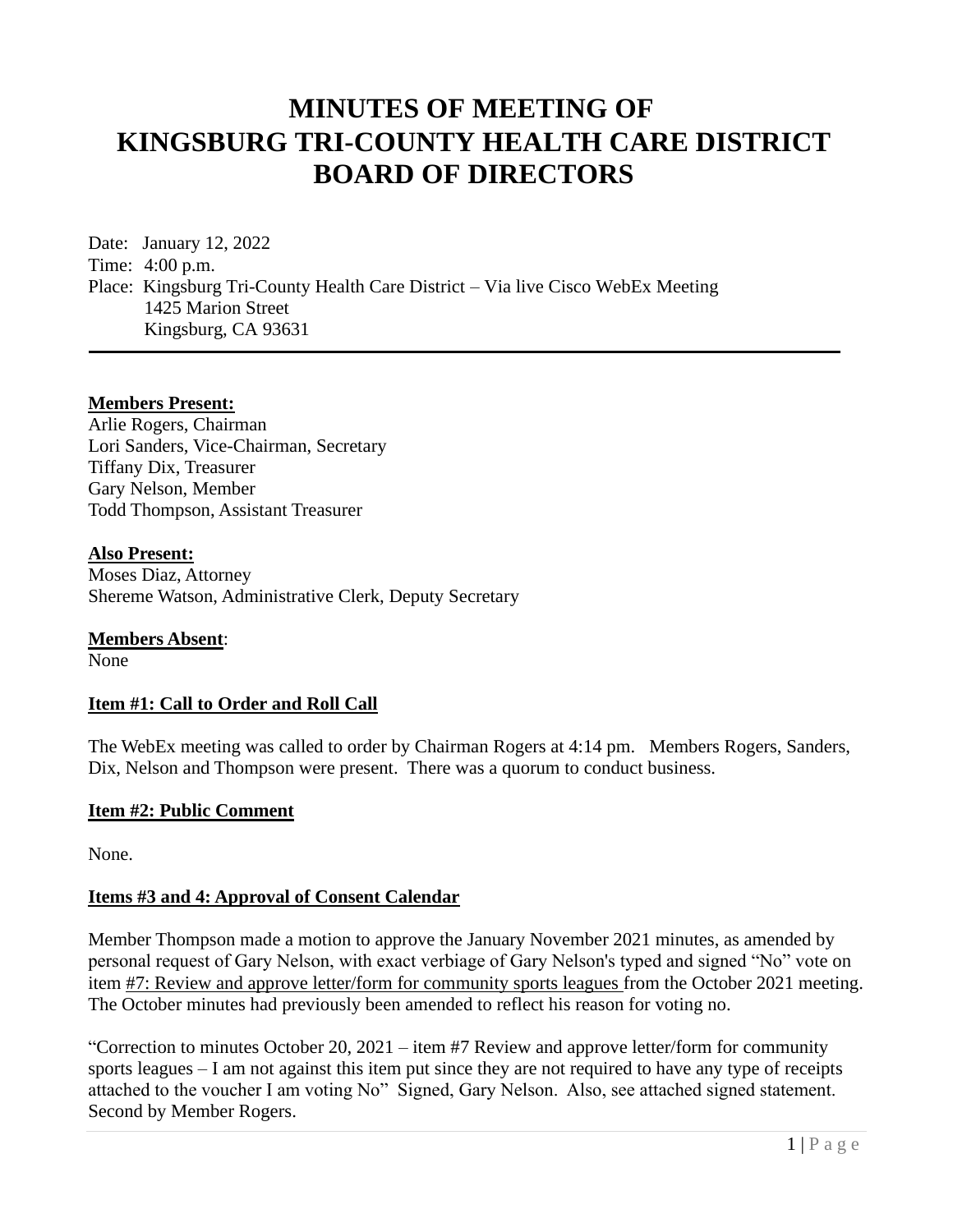Ayes: Rogers, Sanders, Nelson, Thompson Noes: None Absent: None Abstain: Tiffany Dix

Member Nelson disagreed that checks presented to district sporting organizations were previously approved by the board, and should have therefore been on the January agenda as an action item. Chairman Rogers informed him that this item had indeed been voted on, and approved, by the board.

Members Sanders made a motion to approve the December expenditures. Second by Member Dix.

Ayes: Rogers, Sanders, Dix, Thompson Noes: Nelson Absent: None Abstain: None

### **5. Consider adoption of resolution under AB-361 to authorize remote access to meetings**

Due to an uptick in Covid-19 cases, the board discussed passing a resolution authorizing remote video meetings of the board for the next 30 days. Moses Diaz informed the board this is not an ongoing resolution, but can be updated and renewed if necessary.

Member Thompson made a motion to approve Resolution 2022-01. Second by Member Nelson.

Ayes: Rogers, Sanders, Dix, Nelson, Thompson Noes: None Absent: None Abstain: None

#### **6. Discussion and reorganization of board officers**

Member Sanders made a motion to appoint Todd Thompson as vice-chairman, Tiffany Dix as treasurer and herself as Secretary. Second by Member Dix.

Ayes: Rogers, Sanders, Dix, Nelson, Thompson Noes: None Absent: None Abstain: None

#### **7. Consider grant priorities for upcoming and pending grant cycle**

The board discussed areas of health care they would like to prioritize for the 2022 grant cycle, as well as gathering for a special town hall type of meeting to get input from residents of the district on types of medical care they feel are necessary in the area. Tiffany Dix shared her desire to work toward funding CPR classes for district residents.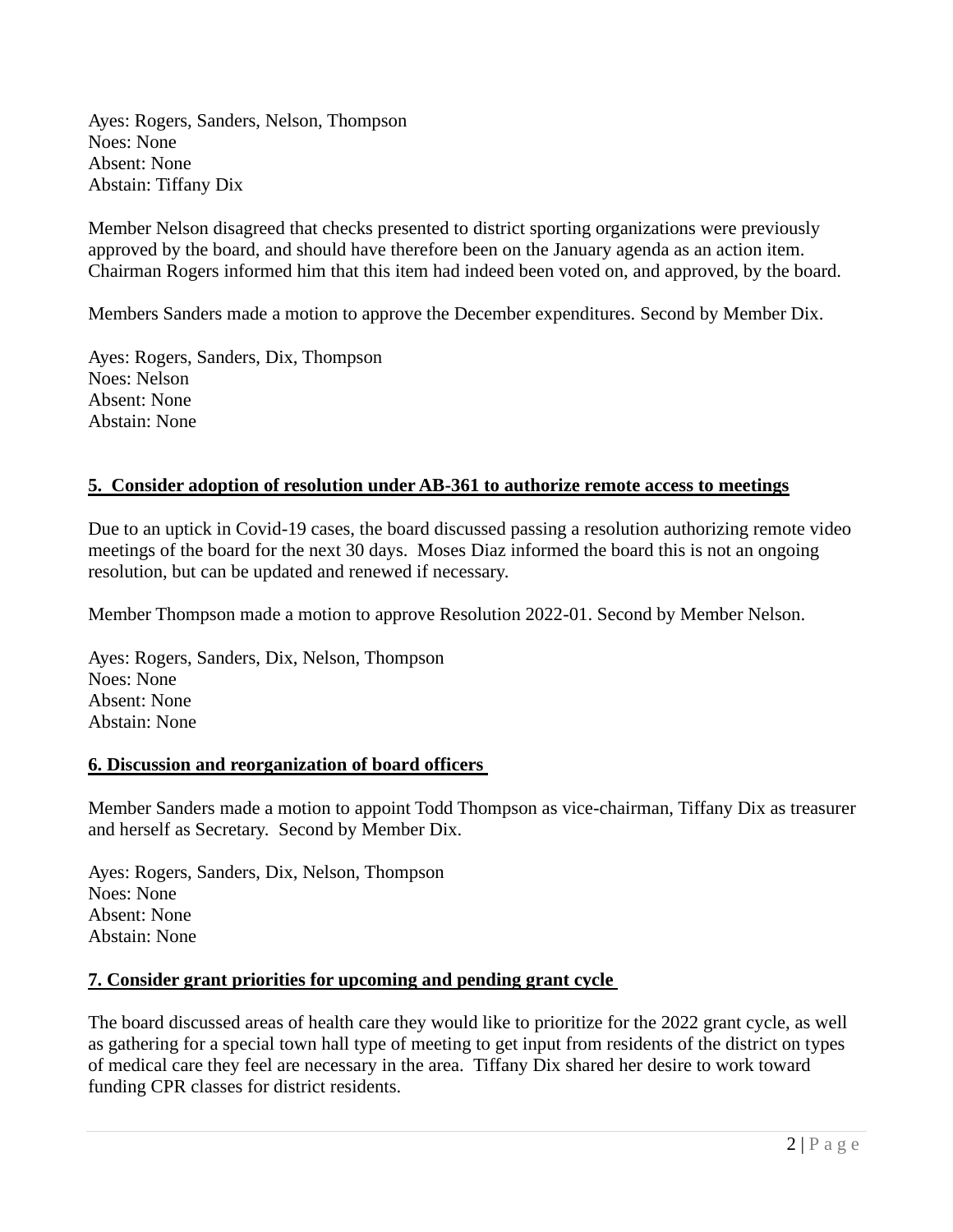Discussion was also held on reaching out to nonprofits in the district, which is done each January, and amending the letter to include the following verbiage:

All grant applications will be accepted, with preference given to projects that address the following:

Mental and physical health care and access, nutrition, exercise and diabetes.

Member Sanders made a motion to include the additional verbiage in the 2022 grant letter. Second by Member Thompson.

Ayes: Rogers, Sanders, Dix, Nelson, Thompson Noes: None Absent: None Abstain: None **8. Consider update to job description and salary for Administrative Clerk:**

Gary Nelson did not feel the Position Summary to be appropriate, and also disagreed with the term "Chief Executive Officer" listed within the summary. Gary was informed that the term is used in the district bylaws to describe current board positions.

Discussion was held on a pay raise as well as supplying health insurance benefits to Shereme. Lori Sanders asked Shereme to research some insurance plans on Covered CA and get back to the board at the February meeting with some options to consider. Tiffany Dix requested a yearly employee evaluation be performed at the time the board carries out reorganization each January.

Arlie Rogers suggested a 15% pay raise due to the cost of living adjustment for 2022 and the fact that she has not received a pay increase for three years.

Member Thompson made a motion to approve the job description and provide a 15% increase in pay for the current Administrative Clerk position. Second by Member Nelson.

Ayes: Rogers, Sanders, Dix, Nelson, Thompson Noes: None Absent: None Abstain: None

# **9. Consider, review and/or approve Code of Ethics for district board**

Lori Sanders shared concerns about board members reaching out to grant applicants and/or presenters one-on-one, without specific board approval to do so. She feels this can lead to misunderstandings regarding what is expected from applicants and presenters, as well as how the board feels about the particular project and what they want brought before them. Moses stated that it is against the law for board members to do so to begin with. Tiffany Dix shared that this type of contact has been ongoing and causing issues. She also recommended all questions about funding/grant support asked to individual board members be directed back to information supplied on the KTHD website.

Gary Nelson disagreed with, and questioned the legality of, being required to sign the Code of Ethics since he is an elected official. Tiffany Dix stated she would gladly sign the Code of Ethics, and was